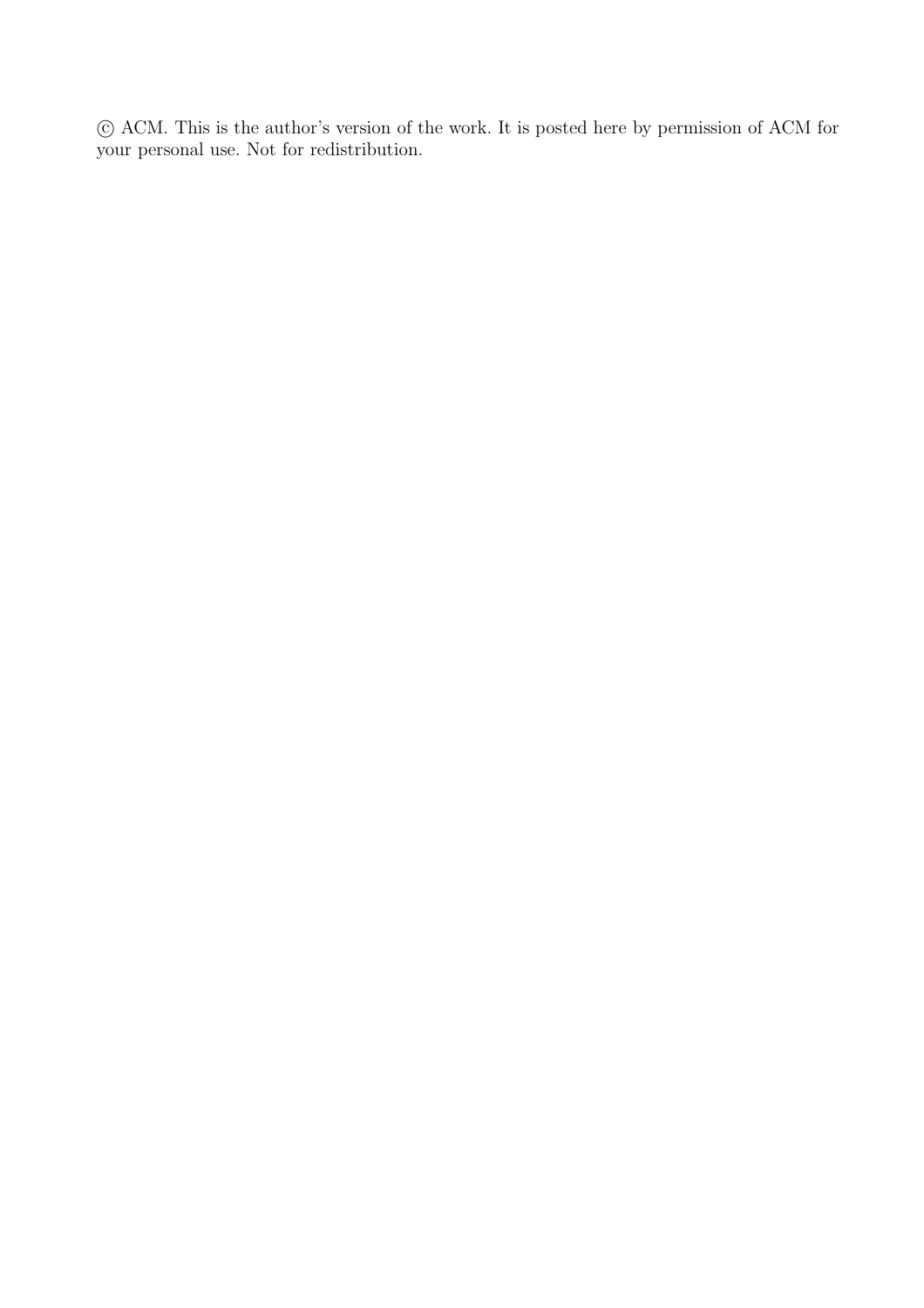# **A Symbolic Transform Attack on Lightweight Encryption Based on Wavelet Filter Parameterization**<sup>∗</sup>

Dominik Engel, Rade Kutil and Andreas Uhl Department of Computer Sciences University of Salzburg, Austria {dengel,rkutil,uhl}@cosy.sbg.ac.at

# ABSTRACT

We present a family of attacks on lightweight encryption schemes for visual data that rely on wavelet filter parameterizations to provide security. All of the attacks construct a symbolic representation of the inverse wavelet transform. We show that this representation can be used in ciphertext-only attacks, known-plaintext attacks and in attacks in which some information on the plaintext is available. We investigate the success and feasibility of each of these attacks, and conclude that the presented type of attacks poses a principal problem for lightweight encryption schemes that rely on the parameterization of a (linear) transform.

# Categories and Subject Descriptors

I.4.2 [Image Processing and Computer Vision]: Compression (Coding); E.3 [Data]: Data Encryption

## General Terms

Security

## Keywords

attack, ciphertext-only, JPEG2000, known-plaintext, secret frequency domain, secret parameterized wavelet filters

## 1. INTRODUCTION

For securing multimedia data – like any other type of data – full encryption with a traditional cipher, such as AES, remains the most secure option. However, in the area of multimedia, many applications do not require the level of security this option provides, and seek a trade-off in security to enable other requirements, including low processing demands, retaining bitstream compliance and scalability, and the support for increased functionality, such as transparent

*MM&Sec'06,* September 26–27, 2006, Geneva, Switzerland.

Copyright 2006 ACM 1-59593-493-6/06/0009 ...\$5.00.

encryption [10]. Lightweight encryption aims at striking a balance between security and these other requirements.

Some recent propositions for lightweight encryption make use of parameterized wavelet transforms to provide security. In this paper, we present a family of attacks on such security schemes. All of the discussed attacks rely on a symbolic representation of the inverse wavelet transform that is constructed for each pixel of the reconstructed image. Depending on the information available to the attacker, this representation can be used in a variety of attacks. We discuss these attacks in the context of parameterized wavelet lifting, as this seems to be the most promising parameterization technique from an encryption point of view, but the principle is applicable to any security scheme that uses wavelet parameterization, or a parameterization of any (linear) transform, to provide lightweight security. In this respect, our main goal here is to discuss the basic feasibility of the symbolic inverse wavelet transform for attacks – sophisticated implementations of the attacks against individual parameterization schemes are not our focus here.

## 2. RELATED WORK

Recently, there have been a number of propositions for lightweight encryption of wavelet-coded data. One group of these propositions operate in a bitstream-oriented manner, i.e. they selectively encrypt parts of the final bitstream to implement access control. For JPEG2000 bitstreams, for example, [6] propose scrambling the coefficient signs in codeblocks.

Another group of contributions aim at using the degrees of freedom in the wavelet transform to construct a unique frequency domain for the transformation step. By keeping the frequency domain secret, these approaches provide lightweight security. This procedure can be seen as a form of header encryption, as only the information pertaining to the frequency domain needs to be encrypted, the rest of the data remains in plaintext. For wavelet-coded data, there are two groups of approaches: one group uses parameterized wavelet filters to construct the frequency domain, another group uses secret wavelet packet decompositions. In this work we focus on the security of the former group.

Different parameterization schemes have been employed for various security techniques in a number of wavelet-based codecs. Apart from lightweight encryption, which we discuss below, wavelet parameterizations are also used in other areas of multimedia security: For increasing the security of watermarking schemes, different parameterizations have been investigated by [11, 8], whereas [12] aim at increasing security for visual hashes.

<sup>∗</sup>Funding by the Austrian Science Fund (FWF), project P15170, and European Network of Excellence ECRYPT is gratefully acknowledged.

Permission to make digital or hard copies of all or part of this work for personal or classroom use is granted without fee provided that copies are not made or distributed for profit or commercial advantage and that copies bear this notice and the full citation on the first page. To copy otherwise, to republish, to post on servers or to redistribute to lists, requires prior specific permission and/or a fee.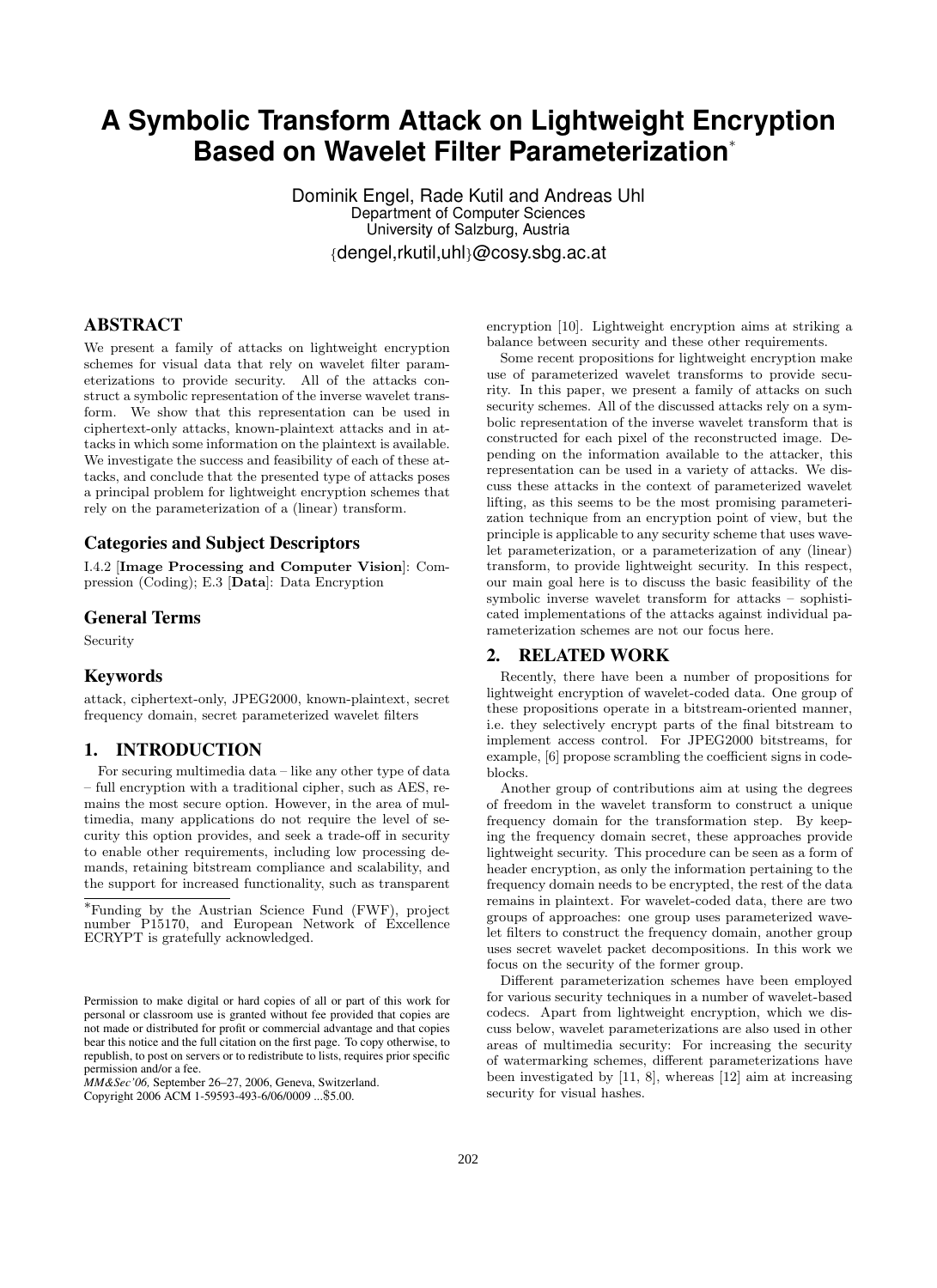Some propositions that employ techniques which are in spirit related to parameterized wavelet filters should also be mentioned. In [18] the encryption of the filter choice used for wavelet decomposition is proposed. However, this suggestion remains vague and is not supported by any experiments. [5] introduce the concept of key-dependent basis functions to protect a watermark from hostile attacks. This approach suffers from significant computational complexity. There are also some propositions that use secret Fourier transforms: The embedding of watermarks in an unknown domain is discussed by [2], and [17] suggest to use this technique for encryption of visual data.

# 3. LIGHTWEIGHT ENCRYPTION WITH PARAMETERIZED WAVELETS

Three wavelet parameterization schemes have been investigated in the context of lightweight encryption: the parameterization for a family of orthogonal wavelets proposed by [15], the parameterization for even and odd length biorthogonal filters proposed by [7], and the lifting parameterization of the CDF 9/7 wavelet proposed by [19]. For the latter parameterization, the original goal was to create a version of the CDF 9/7 wavelet with simpler filter taps, but it turns out that a whole family of wavelets can be constructed. The parameterization is based on a combination of the lifting steps of the CDF 9/7 wavelet [1] with the construction theorem and the perfect reconstruction conditions. The factors in the original lifting scheme are all expressed as functions of one parameter  $\alpha$ .

The utility of orthogonal and biorthogonal wavelet parameterization schemes is compared in [16]. The compression performance of both, the investigated orthogonal [15] and biorthogonal [7] wavelet parameterization, is reported as unreliable. Similar observations for the orthogonal parameterization are made by [9] in the context of JPEG2000. The usability of high-dimensional wavelet parameterization, based on the parameterization of orthogonal wavelet filters [15], is investigated by [14]. The authors report that although security is improved by longer filters, the poor compression quality of the orthogonal filters remains a drawback.

The authors of [3] use the biorthogonal lifting parameterization presented by [19] with JPEG2000 and report compression performance that is superior to the other parameterization schemes. (This is not surprising as the family of parameterized wavelet filters is based on the CDF 9/7 biorthogonal wavelet, the standard wavelet for JPEG2000.) Furthermore, the proposed encryption scheme introduces only minimal computational overhead and the only information to be encrypted in the header is the parameter  $\alpha$ . A shortcoming of the scheme is that due to the limited range of  $\alpha$  in which the filters exhibit sufficient variance, the keyspace is relatively small. To overcome this, the used filters are varied for each level of the wavelet transform (non-stationary variation) and for each direction of the wavelet transform (inhomogeneous variation). In [4], the authors further increase keyspace size by a combination of parameterized wavelet filters with the randomized wavelet packet decompositions, at the cost of introducing computational complexity in the transform step. Most of the attacks discussed here can theoretically be applied to any of these extensions, but will increase in computational demands and decrease in precision.

# 4. ATTACKS

Security schemes that rely on wavelet parameterizations use the degrees of freedom that the wavelet transform provides to produce filters that are suitable for both, providing security and achieving good image compression. Thereby the fact that the wavelet transform is a linear transformation poses a threat for security. Linear transforms are in principle not well suited for keeping information secret. Note that the symbolic attack does not presume a linear transform. It would also work with non-linear transforms that continuously depend on a finite number of parameters. However, with a linear transform it is more likely that the symbolic expressions can be contracted and therefore evaluated faster than when the complete transform has to be performed.

Note that an attacker does not have to obtain the exact parameter value, an approximation is sufficient to yield an image with little distortion. How close the attack value has to be to the encoding value depends on the used parameterization and the used discretization.

The attacks discussed here are based on the symbolical computation of the inverse wavelet transform. Let  $I$  be a grayscale image of size  $n \times n$  pixels, with luminance values represented as a vector with elements  $I_i, i = 0, \ldots, n^2 - 1$ , where  $I_i$  is the luminance value of the pixel at position  $(i)$ mod  $n, \lfloor \frac{i}{n} \rfloor$ ). Assume *I* is decomposed with a parameterized wavelet transformation that depends on  $m$  parameters  $\alpha_i, j = 0, \ldots, m - 1$ . The inverse transformation with the correct set of parameters will reconstruct the original image I (assuming, for sake of simplicity, a reversible transform and lossless coding).

An attacker, who does not know the values of  $\alpha_i$ , can build a symbolic expression for each pixel value in the reconstructed image containing the necessary operations for the inverse transformation. The resulting term will depend on the values of some of the transform coefficients  $C_i, i =$  $0, \ldots, n^2 - 1$ , all of which are known to the attacker. The only unknowns are formed by the parameters of the wavelet transformation,  $\alpha_i$ . By performing a full symbolic inverse wavelet transformation, the attacker can construct a complete symbolic description of the operations necessary to reconstruct I. We illustrate this procedure with an example.

For the parameterization of the CDF 9/7 wavelet, the terms of the symbolic attack become relatively complex. For illustration we therefore construct a parameterized version of the simple Haar wavelet. The lifting steps for the forward transform with the Haar wavelet can be written as follows  $[1]:$ 

$$
s_l^{(0)} = x_{2l} \tag{1}
$$

$$
d_l^{(0)} = x_{2l+1} \tag{2}
$$

$$
d_l = d_l^{(0)} - s_l^{(0)} \tag{3}
$$

$$
s_l = s_l^{(0)} + \frac{1}{2}d_l \tag{4}
$$

with the inverse transform written as:

$$
s_l^{(0)} = s_l - \frac{1}{2}d_l \tag{5}
$$

$$
d_l^{(0)} = d_l + s_l^{(0)} \tag{6}
$$

$$
x_{2l+1} = d_l^{(0)} \tag{7}
$$

$$
x_{2l} = s_l^{(0)}.
$$
 (8)

To construct a simple parameterized version of the Haar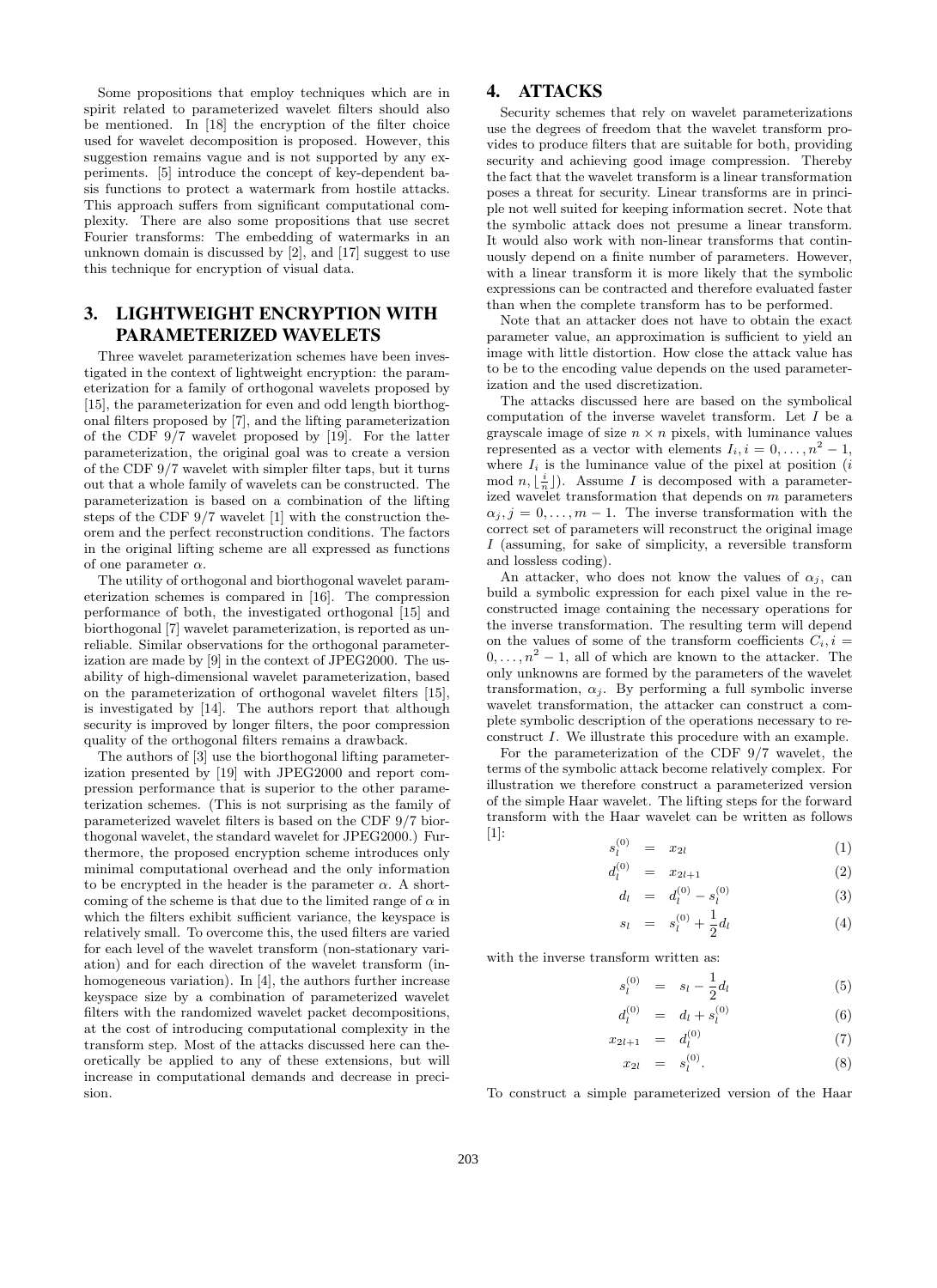wavelet, we change the forward prediction step to

$$
d_l = d_l^{(0)} - \alpha s_l^{(0)}.
$$
 (9)

Accordingly, the forward update step is given by:

$$
s_l = \frac{1}{2} \left( (1+\alpha) s_l^{(0)} + d_l \right). \tag{10}
$$

The prediction and update steps of the inverse transform are given by:

$$
s_l^{(0)} = \frac{1}{1+\alpha}(2s_l - d_l) \tag{11}
$$

$$
d_l^{(0)} = d_l + \alpha s_l^{(0)}.
$$
 (12)

For  $\alpha = 1$ , the original Haar wavelet is obtained. We denote a horizontal transformation that is followed by vertical transformation by two letters. For example, ds refers to the subband that contains the lowpass transform coefficients for horizontal decomposition and the highpass subbands of the subsequent vertical decomposition.

Imagine that this parameterization is used in a lightweight encryption scheme for an image  $I$  of size  $n^2$ . For this purpose,  $\alpha_e$ , the parameter value used for encryption, is chosen randomly from the range of admissible values. This range would first have to be determined, based on compression performance. (Of course, the Haar filter is not well suited for image compression, and such a parameterization even less.) For our example we assume  $\alpha \in [0.5, 3]$ . After transformation with  $\alpha_e$ , reconstruction with a wrong  $\alpha_d$ , the parameter value used for decryption, will yield a distorted image. An example for the Haar parameterization is given in Fig. 1(a), for  $\alpha_e = 1.1$  and  $\alpha_d = 1.5$ .

For the proposed attack, the attacker symbolically computes the inverse wavelet transform. Let S be an  $n \times n$  matrix to hold the symbolic expressions. Initially each entry  $S_{i,j}$  of this matrix is filled with the representation of the corresponding transform coefficient  $C_{i,j}$ . Then the operations for each step of the wavelet reconstruction that pertain to a certain position  $(i, j)$  are recorded symbolically in  $S_{i,j}$ . After the full inverse wavelet transformation the complete reconstruction of the whole image is described symbolically by S. Each entry  $S_{i,j}$  represents the necessary operations to reconstruct the pixel value at position  $(i, j)$ .

As an example, consider an image of size  $4 \times 4$  pixels, for which an attacker wants to construct  $S_{2,2}$ , the symbolic representation of the pixel at position  $(2, 2)$ . We assume that a one-level wavelet analysis was done in-place. We denote the vertical and horizontal wavelet transformations by operators  $F_v$  and  $F_h$ , respectively. The following matrix shows which subband coefficients the entries in the symbolic matrix correspond to for the one-level wavelet transformation:

$$
C = F_v F_h S = \begin{pmatrix} s s_{0,0} & s d_{0,0} & s s_{0,1} & s d_{0,1} \\ d s_{0,0} & d d_{0,0} & d s_{0,1} & d d_{0,1} \\ s s_{1,0} & s d_{1,0} & s s_{1,1} & s d_{1,1} \\ d s_{1,0} & d d_{1,0} & d s_{1,1} & d d_{1,1} \end{pmatrix}.
$$
 (13)

Initially  $F_vF_hS_{2,2}$  contains the representation of the last coefficient in the LL-subband  $C_{2,2}$ , or  $ss_{1,1}$  in the notation used above. After the first vertical analysis transform,  $F<sub>h</sub>S<sub>2,2</sub>$  contains the operations necessary to obtain  $ss^{(0)}_{1,1}$ :

$$
ss_{1,1}^{(0)} = \frac{1}{1+\alpha} (2 \cdot ss_{1,1} - ds_{1,1}), \tag{14}
$$

which translates to



Figure 1: Reconstructions with wrong parameters

$$
F_h S_{2,2} = \frac{1}{1+\alpha} (2 \cdot C_{2,2} - C_{3,2}).
$$
 (15)

The reversal of the splitting step makes  $F_hS_{2,2}$  contain  $s_{2,1}$ . The symbolic synthesis step of the horizontal decomposition yields  $s_{2,1}^{(0)}$ :

$$
s_{2,1}^{(0)} = \frac{1}{1+\alpha} (2 \cdot s_{2,1} - d_{2,1}), \tag{16}
$$

where  $d_{2,1}$  has been constructed in position  $F_hS_{2,3}$  in the same way as  $F<sub>h</sub>S<sub>2,2</sub>$ , and is given by

$$
F_h S_{2,3} = \frac{1}{1+\alpha} (2 \cdot sd_{1,1} - dd_{1,1}) \tag{17}
$$

$$
= \frac{1}{1+\alpha}(2 \cdot C_{2,3} - C_{3,3}). \tag{18}
$$

Putting it all together, we obtain the final  $S_{2,2}$ :

$$
S_{2,2} = \frac{1}{(1+\alpha)^2} \left( 2 \cdot (2 \cdot C_{2,2} - C_{3,2}) - (2 \cdot C_{2,3} - C_{3,3}) \right). \tag{19}
$$

Assume that like the image, the matrix is represented as a one-dimensional vector that contains the concatenated lines of the matrix. Let the elements of this vector be denoted by  $S_i$  with  $i = 0, \ldots, n^2 - 1$ . For example, for  $n = 32$ , the Haar parameterization and a level one horizontal and vertical transformation, the entry  $S_{24}$ , is then given by:

$$
S_{24} = \frac{2\left(\frac{\alpha(2C_{12} - C_{29})}{1 + \alpha} + C_{28}\right) - \frac{\alpha(2C_{524} - C_{540})}{1 + \alpha} - C_{540}}{1 + \alpha} \tag{20}
$$

If a  $32\times32$  version of the Lena image has been transformed with  $\alpha_e = 1.4$ , then by inserting this parameter along with the transform coefficient values into the equation above,  $S_{24}$ takes the value of  $I_{24} = 129$ , the correct pixel value in this position.

As the transform coefficients are known to the attacker, the parameters of the wavelet parameterization are the only unknown part of the symbolic expressions. If no information on the reconstructed image is available, trying to derive the correct settings of the parameters corresponds to a ciphertext-only attack. A situation in which the reconstructed image is fully or partly available corresponds to a full or partial known-plaintext attack.

#### 4.1 Ciphertext-Only

One possible attack on security schemes that are based on parameterized wavelet filters is the use of a function correlated to image quality. By applying such a measure to the symbolic equations, a single term with the filter parameters as the only unknowns can be be obtained. Their values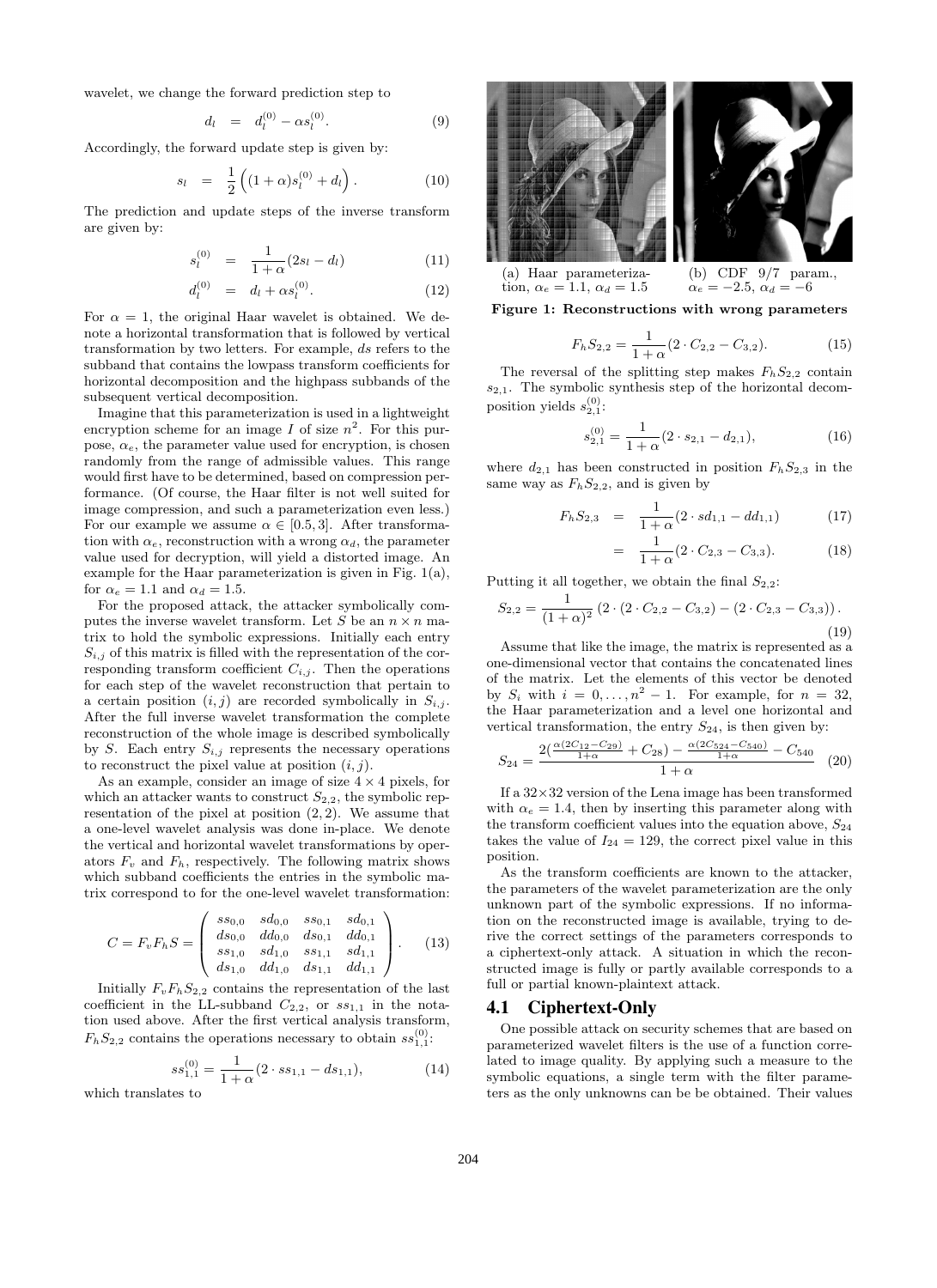can then be determined by minimizing (or maximizing, depending on the used measure) this term, e.g. by analyzing the first derivative or by employing numerical methods. If there is more than one solution, the possible solutions can be tested very quickly for their usability.

No function exists that can accurately determine if a given image is a natural image. However, as natural images tend to exhibit a certain amount of smoothness, possible indicator functions for image quality could be (inverse) measures of smoothness. A first approach is to use the sum of absolute difference between neighboring pixels and minimize this term. For this purpose the symbolic inverse wavelet transform S is computed for the desired wavelet transformation, as described above. Then the pixel difference  $p$  is given by

$$
p = \sum_{i=0}^{n^2 - 2} |S_i - S_{i+1}|.
$$
 (21)

The utility of the absolute difference of neighboring pixel values, as a first candidate for such a function, depends very much on the distortion introduced by the used parameterization. If high frequency noise is introduced for wrong parameter settings, then the pixel difference should yield a good indicator for image quality. For the Haar parameterization, the introduced distortions are indeed situated in the higher frequencies. As an example we transform a version of Lena of size  $32 \times 32$  pixels with  $\alpha_e = 1.1$  at a nearly lossless bitrate. Minimizing the symbolic representation of the pixel difference p, we obtain a value of  $\alpha_d = 1.17$ . A reconstruction with this parameter value yields a PSNR of 40dB.

In the case of biorthogonal lifting parameterization the distortions introduced for wrong parameter settings are of a different kind, as illustrated in Figure 1(b). Rather than introducing noise, wrong parameter values produce more of a blurring and smoothing effect (which is one of the reasons why this particular parameterization is well suited for transparent encryption). Thus, the pixel difference attack fails for this parameterization.

The sample variance as an inverse measure of smoothness is another candidate for an image quality indicator. For a symbolic inverse wavelet transform  $S$ , the sample variance  $s^2$  is given by:

$$
s^{2} = \frac{1}{n^{2} - 1} \sum_{i=0}^{n^{2} - 1} (S_{i} - m)^{2},
$$
 (22)

where *m* is the mean pixel value.

For the Haar parameterization, the success of this attack is mediocre. For example, we take a transformation with  $\alpha_e = 1.1$  for a  $32 \times 32$  pixel version of Lena at nearly lossless coding. The symbolic representation of the variance is computed and by minimizing this term we obtain a value of  $\alpha_d = 1.27$ . While a reconstruction with this parameter value still yields a PSNR of 32.2 dB for nearly lossless coding, the result is relatively far from the expected target. For the parameterization techniques used in [13], the sample variance as an inverse measure of smoothness yields more successful attacks.

For the biorthogonal lifting parameterization, variance does not provide a strong indicator for image quality either. Again, this is due to the nature of the parameterization: rather than introducing high frequency artefacts for wrong keys, the parameterization exhibits a reduction of energy in the highpass subbands. As pointed out in [3], the correlation is too weak to substantially decrease search complexity for the full quality image. However, even if the correct parameter cannot be determined precisely, a minimization of

the variance can lead the attacker in the right direction. As an example, we transformed an  $8 \times 8$  pixel test image with a one level wavelet transformation with  $\alpha = -1.6$  and then computed the symbolic equations. A minimization of the variance of the equations for  $\alpha \in [-6, -1.2]$  yields the solution  $\alpha = -1.48$ .

As a possible counter-measure for the ciphertext-only attack, the use of different parameters on different resolutions and decomposition directions, i.e. non-stationary and inhomogeneous variation, can be employed [3]. For security schemes relying on the biorthogonal lifting parameterization, this increases the number of keys to  $2l$  where  $l$  is the wavelet decomposition depth. Finding the sequence of parameters from a single equation is not possible, and the attack can only serve to limit the range of possible parameters.

For a single parameter, a problem for this attack is that there is no function that is correlated to image quality for all parameterization techniques. However, the fact that so far no suitable predictor for image quality could be found that works for all parameterizations, does not rule out the existence of a measure that can achieve a general correlation to image quality, which would make this attack a more serious threat. In any case, this kind of attack can be used to provide a starting point in a brute-force search and possibly narrow down the range of parameters to be tested.

## 4.2 Full/Partial Known-Plaintext

The previous version of a symbolic attack is a ciphertextonly attack, and depends on the existence of a predictor function for image quality. Other versions of the attack do not depend on the existence of such a function. They assume that (parts of) the plaintext, or at least some information on the plaintext is available, which is a realistic assumption with lightweight encryption in general, and with transparent encryption in particular.

Full Known-Plaintext. If the full reconstructed plaintext image is available to the attacker, then the attacker can easily determine the used wavelet parameters by solving the equations for the pixels of the reconstructed image. A situation in which the full plaintext is available is rather unlikely, but a scenario could be conceived in which the attacker has obtained the ciphertext of a set of images (all encrypted with the same  $\alpha_e$ ) and has received the full plaintext of a single image from this set in full resolution and quality as an incentive for buying the whole set.

In the case of the biorthogonal lifting parameterization, the set of equations provides the attacker with ample information to deduce the correct value of  $\alpha$ . If inhomogeneous and non-stationary variation as discussed above was used for transformation, instead of one parameter  $\alpha$ , the attacker has to derive a sequence of parameters  $\alpha_0, \ldots, \alpha_{2l-1}$ , where l is the wavelet decomposition depth. Even in this case, for images of sufficient size, the attacker will have enough information to derive the correct sequence. The same is true for parameterizations that depend on more than one parameter.

Note that if the full plaintext image is available, other attacks become feasible as well. In many of the parameterizations, the PSNR for different admissible parameter values is a monotonous function that reaches its peak for the correct parameter value. All the attacker needs to do is to approach the correct reconstruction parameters by iteratively reconstructing the ciphertext coefficients and comparing the PSNR of the resulting image to the PSNR of the available plaintext image.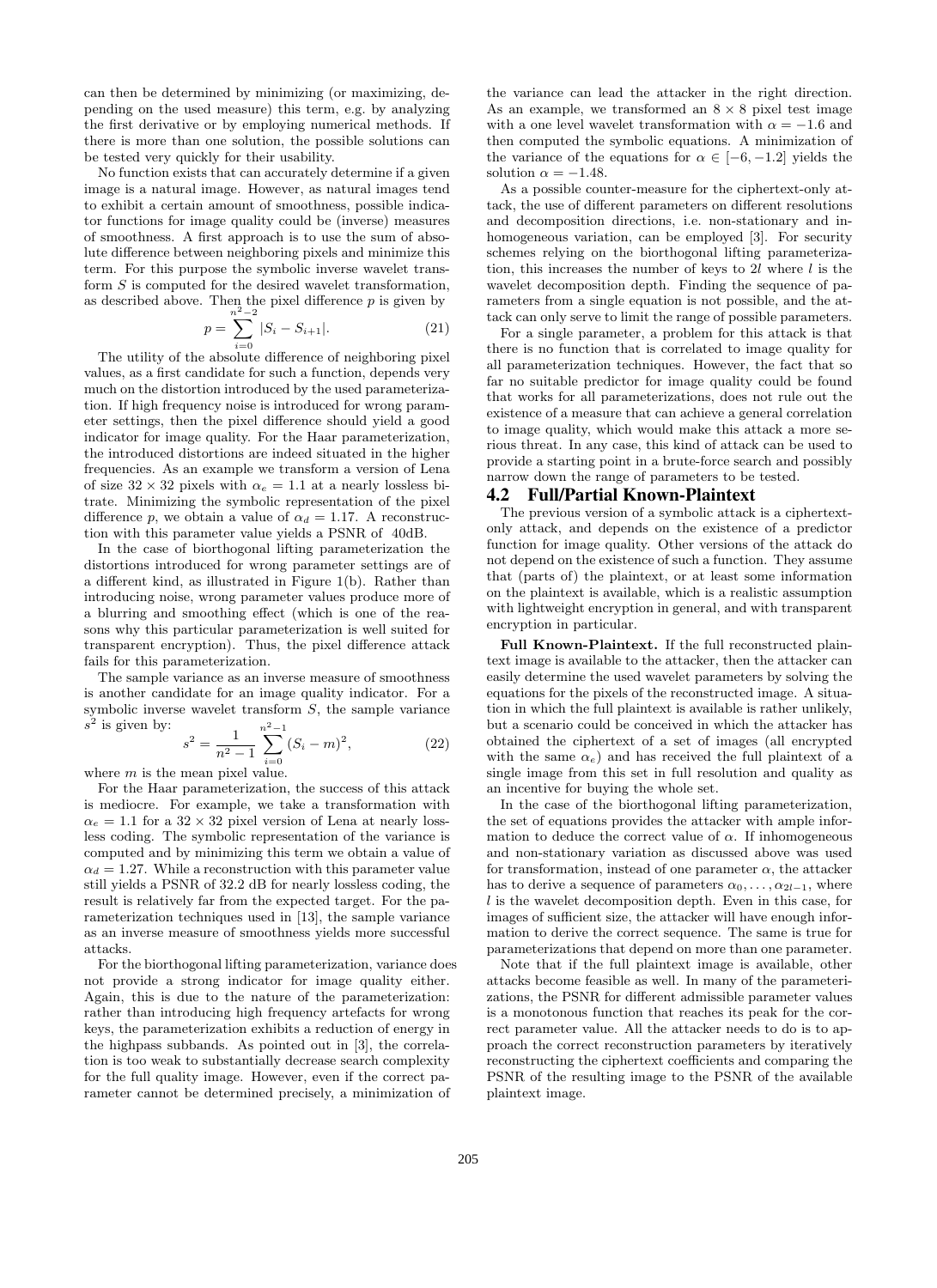Partial Plaintext Information. In many cases it is not necessary for the attacker to have access to the full plaintext. Symbolic attacks can be conceived that utilize only minimal information about the plaintext image. This assumption is realistic, as many of the proposed schemes support transparent or sufficient encryption. For sufficient encryption, the scheme tolerates image reconstructions with the wrong parameters which yield a discernible version of the original visual data. The only assertion of the scheme is that these reconstructed versions do not exceed a certain quality threshold. For transparent encryption [10], the scheme does not only tolerate image reconstructions of reduced quality, but uses them as a preview image. Such a preview can be of advantage in "try-and-buy"-scenarios, where they serve as an incentive to acquire the correct key to obtain the full quality version of the visual data. In both cases, a potential attacker can make use of the information provided by the reconstructions obtained with wrong parameters.

Plaintext Pixel Samples. For this attack, the attacker is assumed to have obtained individual pixel samples from the reconstructed image. This can for example be achieved by access to a preview image: the attacker selects homogeneous regions or edges that are likely to have the same luminance values in the full reconstructed image. Equating these values with the symbolic representation of the appropriate pixel position, the attacker can construct a linear system of equations, with the parameters of the wavelet transform as the only unknowns. In the pixel sample attack, the actual or approximate value  $I_i$  is known for a number of symbolic terms  $S_i$ .

In the case of the Haar parameterization, a single correct pixel value is sufficient to determine the value of  $\alpha$  used for encoding. Also for the biorthogonal lifting parameterization, a single correct pixel is sufficient to produce the correct value of  $\alpha$ . As an example, we used a 64  $\times$  64 pixel version of the Lena image. This image was transformed in JPEG2000 at a nearly lossless bitrate of 5 bpp using one level of wavelet decomposition, with the biorthogonal lifting parameterization,  $\alpha = -1.6$ . Solving the symbolic equation for, e.g.  $I_{26}$  with the correct luminance value yields 7 solutions, 6 of which lie in the complex space. The remaining solution is the correct parameter  $\alpha = -1.6$ .

With inhomogeneous and non-stationary variation and for higher-dimensional parameterizations, more pixel values are needed for an accurate attack, at least as many as the number of filters involved in the parameterization. Depending on the amount and accuracy of information regarding plaintext pixels, the attacker can obtain a more or less accurate solution for the used wavelet parameters.

Average Luminance Value. For this attack, the attacker obtains the average luminance value of the reconstructed plaintext image. A good approximation can usually be obtain if a preview image is available. From the symbolic plaintext equations, a symbolic representation of the average luminance value is constructed, i.e.

$$
L = \frac{1}{n^2} \sum_{i=0}^{n^2 - 1} S_i.
$$
 (23)

Then the attacker equates this expression with the obtained value of the average luminance of the reconstructed plaintext image to obtain the parameter value of the transformation. The accuracy of the derived parameter values depends the accuracy of the obtained average luminance value.

As an example we tested this attack with the  $64 \times 64$  pixel version of the Lena image, using the biorthogonal lifting parameterization with nearly lossless settings and  $\alpha = -1.6$ . The reconstructed image has a PSNR of 50.2 dB. The mean pixel value of the reconstructed image before quantization to an integer value is 99.0217. If an attacker obtains the average luminance value of 100 from a preview image,  $\alpha =$ −1.55099 can be derived. This leads to a reconstructed image quality of 42.2dB. (Note that the fact that this attack works shows that the used parameterization does not strictly conform to the construction theorem, because if it did, the average luminance value would be preserved even for wrong reconstruction filters.)

As the average luminance value only produces a single equation, it cannot be used for parameterizations that use more than one parameter. Inhomogeneous and non-stationary variation therefore make the attack unusable. However, if the average luminance value is available for higher-dimensional parameterization, it can be used in conjunction with the other attacks to reduce their complexity.

## 4.3 Computational Complexity

In this work we focus on proving that attacks that construct a symbolic inverse transform are successful against encryption schemes that employ wavelet parameterizations to provide lightweight security. To prove this point, the use of a symbolic computation without any optimization at all, i.e. each step of the lifting is computed individually over and over again, is sufficient. We use a straightforward symbolic representation of the inverse wavelet transform. An adapted version of JJ2000 computes the equations of the inverse parameterized wavelet transform and provides output that can be read into Mathematica<sup>®</sup>, where the equations for the reconstructed pixels are stored in a matrix. Each entry of the matrix corresponds to a pixel in the image and holds the symbolic expression for the reconstruction of this pixel from the transformed image, i.e. the ciphertext.

For an efficient attack, the lifting steps themselves should be represented symbolically and processing should be optimized. That being said, it should be noted that the construction of the symbolic matrix will remain a computationally demanding task, as for each lifting step the symbolic representations have to be handled. However, for specific parameterization, image size and decomposition depth, this matrix has to be computed only once.

The attacks themselves vary in computational demands. For testing we used Mathematica<sup>®</sup> 5.0 on an AMD Athlon<sup>®</sup> CPU at 1.66 GHz and 2 GB of RAM. All the timing results pertain to the biorthogonal lifting parameterization with one level of wavelet decomposition. The pixel sample attack is the least demanding and could be performed in 2.7 seconds. The average luminance value attack for a  $64 \times 64$  pixel image took approximately 1875 seconds. The ciphertext only attack with variance as (weak) image quality indicator is the most demanding attack. We used the NMinimize function in Mathematica to minimize the variance of the symbolic matrix for  $\alpha \in [-6, -1.2]$ , the negative range given in [3], for an  $8 \times 8$  pixel test image. Even for such a small image, the calculation time for the correct parameter value is 390 seconds. However, these long calculation times even for small images should not deter from the basic applicability of symbolic computation attacks, as they mainly result from the simple implementation that lacks optimization.